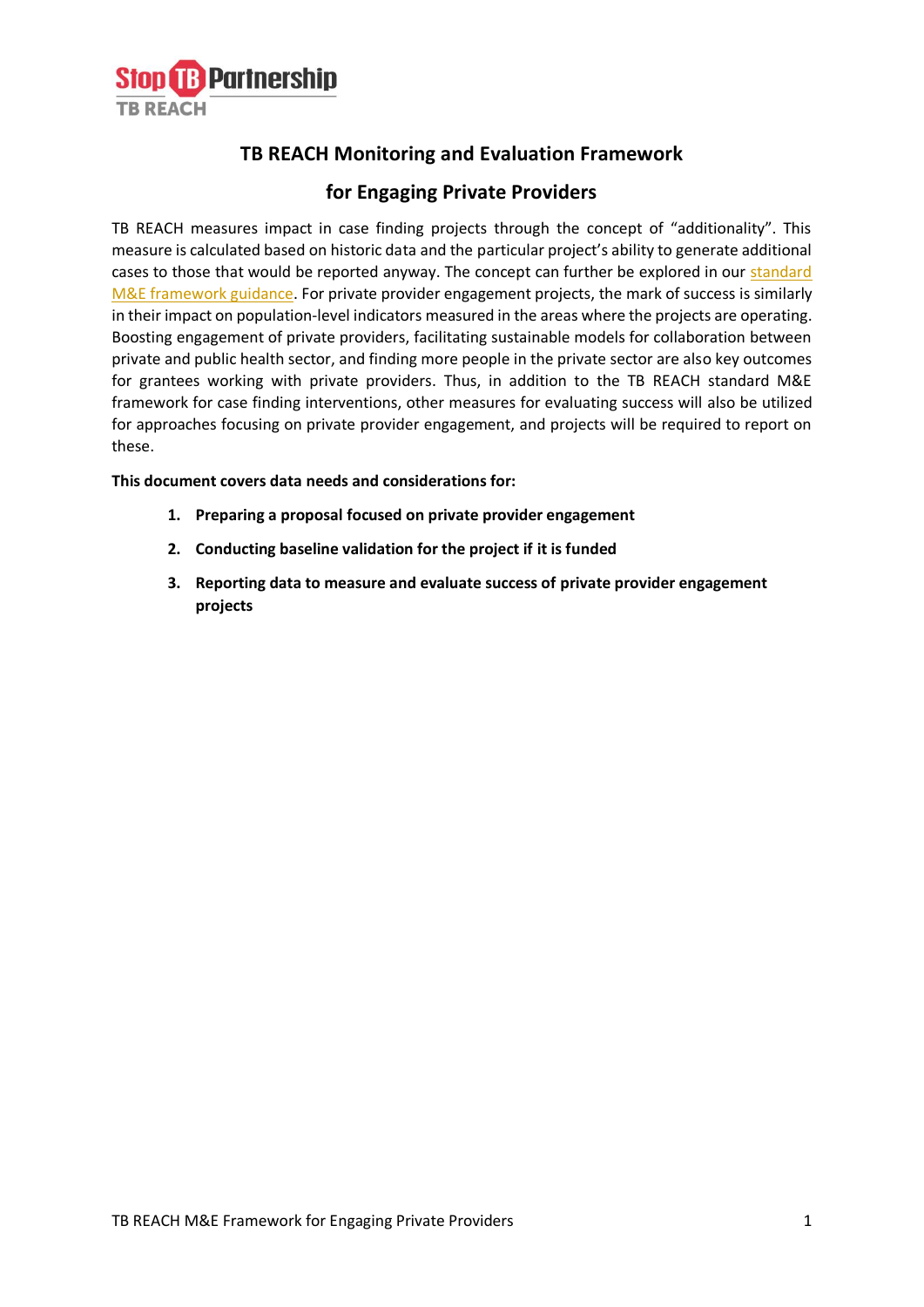

# 1. Preparing a proposal involving the engagement of private providers

**Setting up an evaluation area:** For private sector engagement projects, evaluation areas may be difficult to identify since projects may be focusing on one particular provider type or several provider types spread over multiple geographical areas. TB REACH defines **provider engagement** as an interaction with a private provider that results into a formal agreement in the form of a memorandum of understanding (MOU), participation in a training, or other form of interaction that can be documented and that demonstrates willingness to engage in the project on the part of the provider.

**Conducting a provider mapping:** It is unrealistic to assume that within the TB REACH grant, a project will be able to engage ALL private providers of a certain type. Thus, projects will have to conduct a private provider mapping by:

- a. Selecting a certain type or multiple types of providers to engage (general practitioners, pharmacists, chest specialists, informal providers, etc.);
- b. Selecting the geographic/evaluation area where these type(s) of provider(s) can be mapped;
- **c.** Mapping the type(s) of provider(s) to engage in the given evaluation area(s) (applicants can use **Engaging private health care providers in TB care and prevention: a landscape** [analysis](https://www.who.int/tb/publications/2018/PPMlandscape/en/) for guidance);
- d. Selecting a number of providers that the project will be able to engage.

#### **Figure 1. Defining an evaluation area for a private provider engagement project.**



### Example of an evaluation area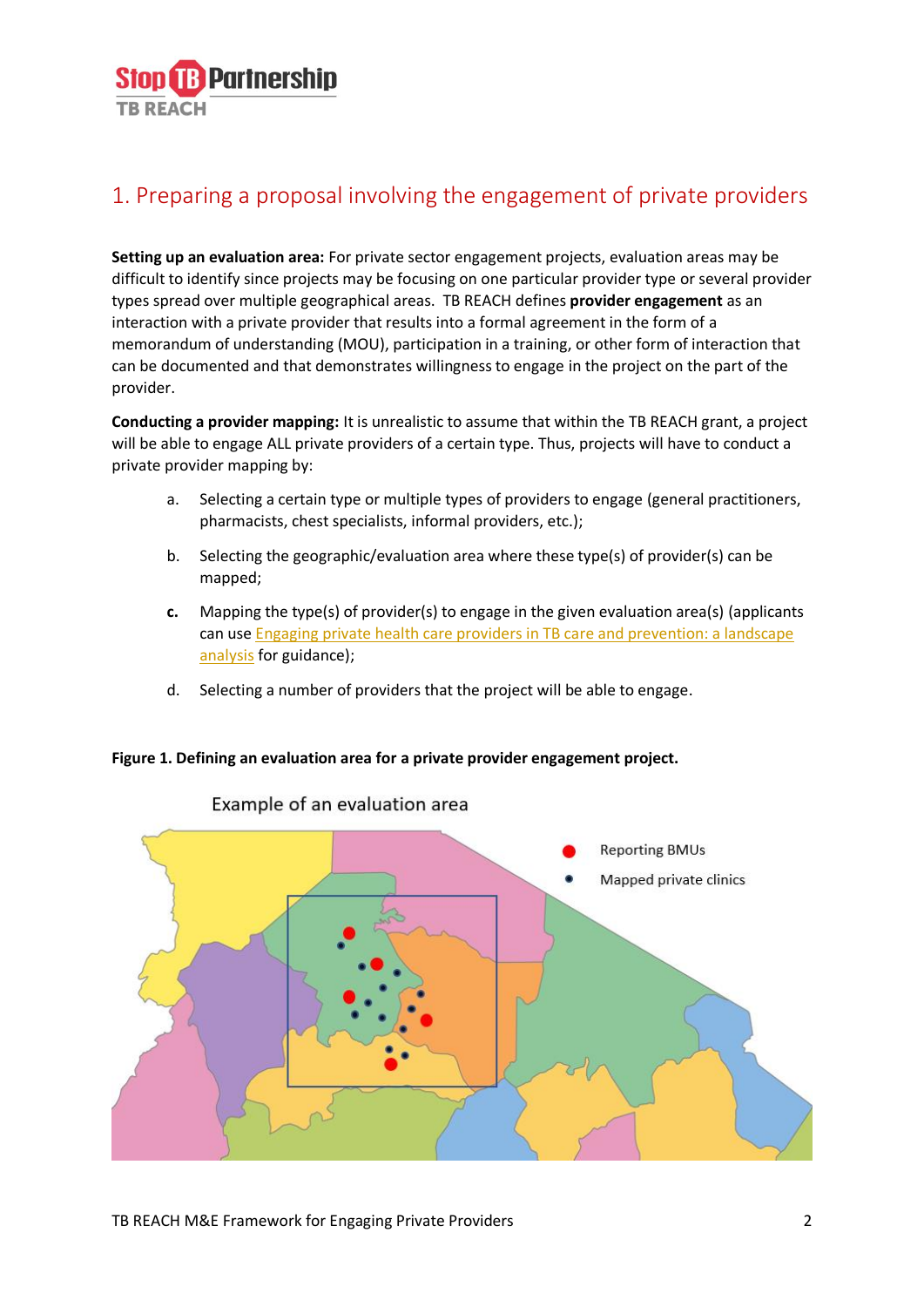

**Obtaining data from public facilities:** In the selected evaluation area projects should also conduct a mapping of public facilities and obtain historic lab and TB notification data to provide the setting for the proposal and to make reasonable assumptions about how testing and notifications can be increased, if private providers are engaged. In some settings, data on the contribution of private providers to notifications may already be available, but might not be reliable. If this data exists, it should be cited in the application.

**Note:** in countries where drug sales data is available, it can also be used to make assumptions about how many patients can be notified from the private sector. Additionally, if a substantial number of private providers conduct x-ray screening of patients or if x-ray screening will play a role in the screening and testing algorithm, this needs to be mentioned in the proposal.

The goals of private provider engagement projects are as follows:

- $\triangleright$  Increasing the number and coverage of private providers actively collaborating with the NTP on notifying (and potentially treating) people with TB;
- $\triangleright$  Increasing the quality of care through the number of people with TB who are bacteriologically confirmed being referred by the private sector;
- $\triangleright$  Increasing the number and proportion of people notified to the NTP by private providers;
- $\triangleright$  Where these data are available using drug sales data to estimate coverage of the private sector engagement strategy.

Thus, any existing data concerning these outcomes above should be presented in the proposal and should allow for tracking the increase in testing and notifications as depicted for a hypothetical scenario below and through other means (i.e. accountability of drug sales data).



**Figure 2. Hypothetical impact of a private provider engagement project on increase in notifications**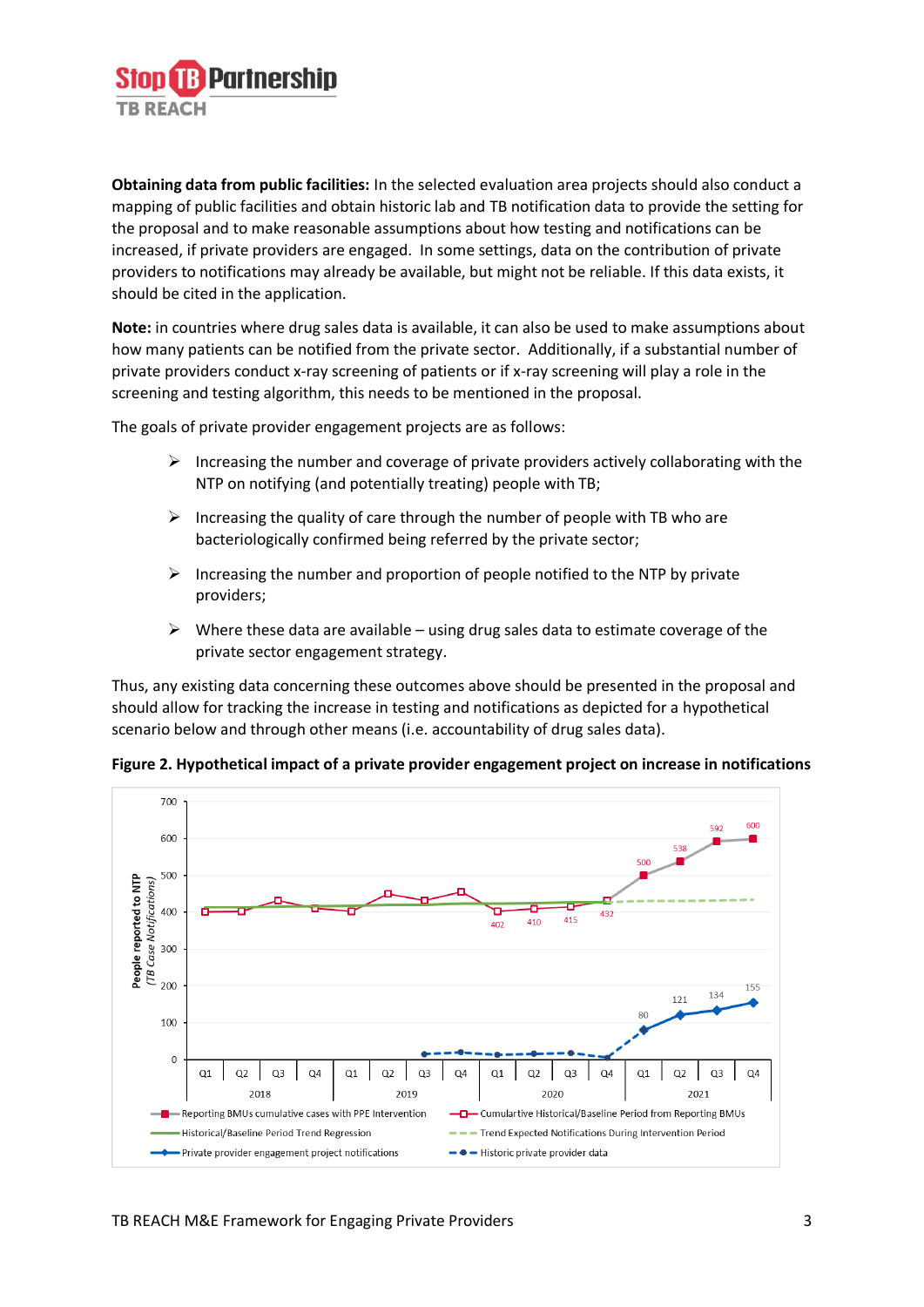

## Wave 8 Application Checklist

- $\Box$  Select a type of or types of providers to be engaged (see Tables in section 4.4 of the application);
- $\square$  Select a geographical area where these providers are located;
- $\Box$  Map all of the providers of the selected type in this area;
- $\Box$  Select a target number of providers to engage (i.e. sign an MOU, train etc.) over the course of the project;
- $\Box$  Map the labs and BMUs that are conducing the testing and notifications in the vicinity of the targeted providers;
- $\Box$  Obtain historic data to build assumptions about how testing and notifications can be increased through private provider engagement. (i.e. How many and what proportion of cases is currently being notified from private providers currently?);
- $\Box$  Provide any additional data- i.e. notifications attributable to the private sector or drug sales data in the given geographical area or nationally.

## 2. Conducting a baseline validation for the projects that are funded

All funded projects will have to determine a control area as described in TB REACH general M&E note, as part of the additionality calculations and adjustments.

#### Baseline Validation Checklist

- $\Box$  Check and ensure that data presented in the application is correct and valid from the mapping exercise (or finish conducting mapping exercise);
- $\Box$  Map BMUs in a control area that have a historic notification match to BMUs mapped for evaluation area;
- $\Box$  If the project is engaging private labs, or if the private facility is able to notify patients into the public systems, map public facilities to compare data;
- $\Box$  Obtain testing data from the reporting BMUs (evaluation area tests conducted; evaluation area individuals bacteriologically confirmed) for comparing the outcomes of private sector engagement.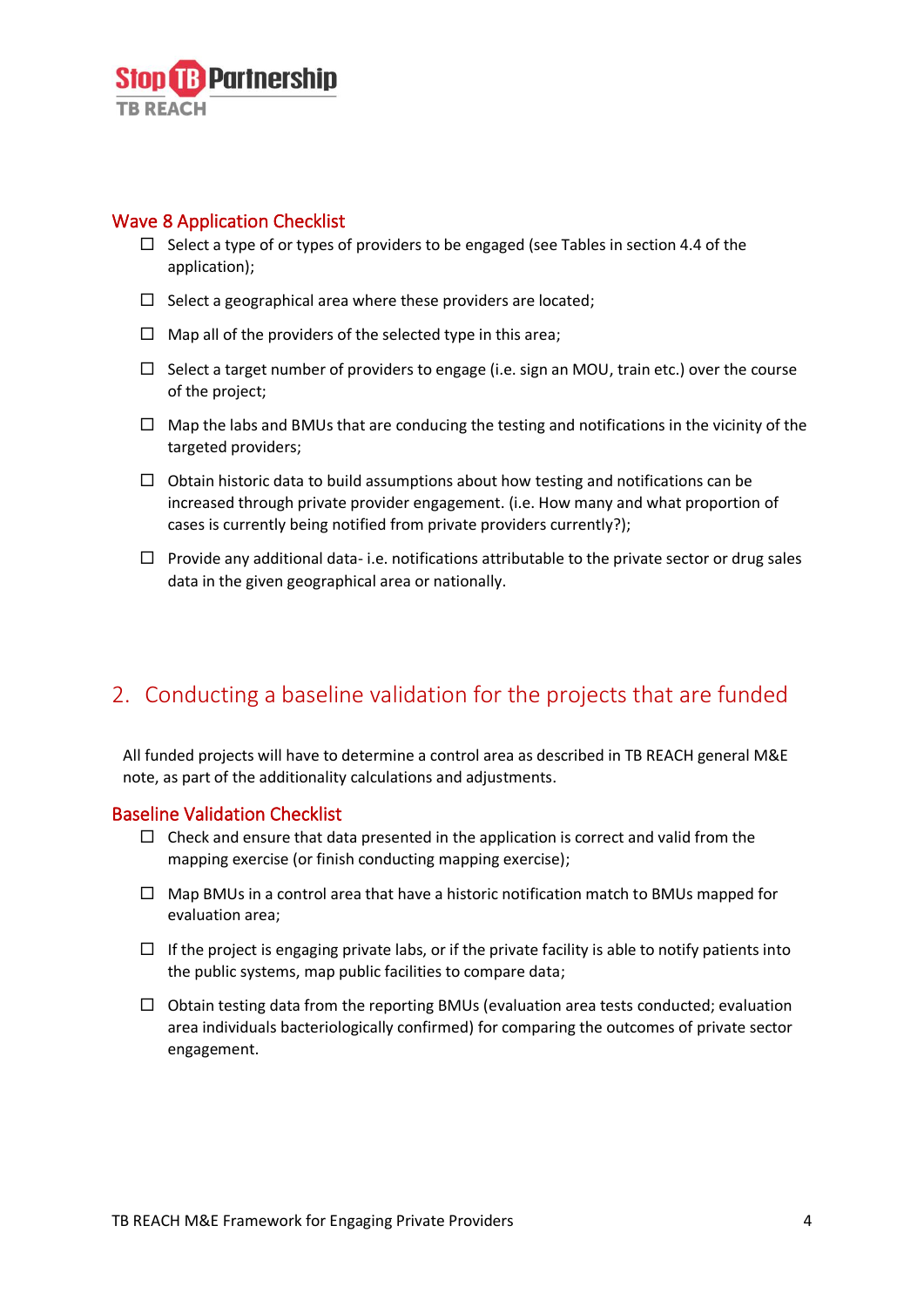

# 3. Measuring Project Impact

### **A. Additionality and Process and Outcome Indicators**

Projects will report evaluation and control area notifications every quarter to track additionality as a standard TB REACH project does.

Projects should focus their efforts on specific outcome indicators such as:

- $\Box$  % of people with TB notified in the private sector indicating overall contribution of the PPE project to overall notification
- $\Box$  % of people bacteriologically confirmed in the private sector- indicating the quality of care and the ability of private provider clients to access for example, Xpert testing
- $\Box$  Additionality in notifications, when measured over historic and control area notification data

#### **Table 1. Hypothetical project contribution to private provider share of total notifications**

|      |                | Historic private sector data                     |                                        | <b>PPE Project conribution</b>                            |                                        |
|------|----------------|--------------------------------------------------|----------------------------------------|-----------------------------------------------------------|----------------------------------------|
|      |                | # of notifications<br>from the private<br>sector | % of private<br>sector<br>contribution | $#$ of notifications<br>from the private<br><b>sector</b> | % of private<br>sector<br>contribution |
| 2019 | Q <sub>3</sub> | 15                                               | 3%                                     |                                                           |                                        |
|      | Q4             | 20                                               | 4%                                     |                                                           |                                        |
| 2020 | Q1             | 13                                               | 3%                                     |                                                           |                                        |
|      | Q <sub>2</sub> | 16                                               | 4%                                     |                                                           |                                        |
|      | Q <sub>3</sub> | 18                                               | 4%                                     |                                                           |                                        |
|      | Q <sub>4</sub> | 5                                                | 1%                                     |                                                           |                                        |
| 2021 | Q1             |                                                  |                                        | 80                                                        | 16%                                    |
|      | Q <sub>2</sub> |                                                  |                                        | 121                                                       | 22%                                    |
|      | Q <sub>3</sub> |                                                  |                                        | 134                                                       | 23%                                    |
|      | Q4             |                                                  |                                        | 155                                                       | 26%                                    |

To help identify additionality, projects will report quarterly notification data from evaluation and control area BMUs as well as TB cascade data/process indicators as mentioned in Table 2 below.

## **Table 2. Process Indicators for PPE TB care cascade**

| <b>Process Indicators</b>                                                                     |  |  |  |  |
|-----------------------------------------------------------------------------------------------|--|--|--|--|
| Number of people screened by private providers                                                |  |  |  |  |
| Number of people identified as presumptive by private providers                               |  |  |  |  |
| Number of people identified as presumptive referred for testing/tested                        |  |  |  |  |
| Number of people with bacteriologically confirmed TB referred/identified by private providers |  |  |  |  |
| Number of people identified with all forms of TB by private providers                         |  |  |  |  |
| Number of people started on treatment                                                         |  |  |  |  |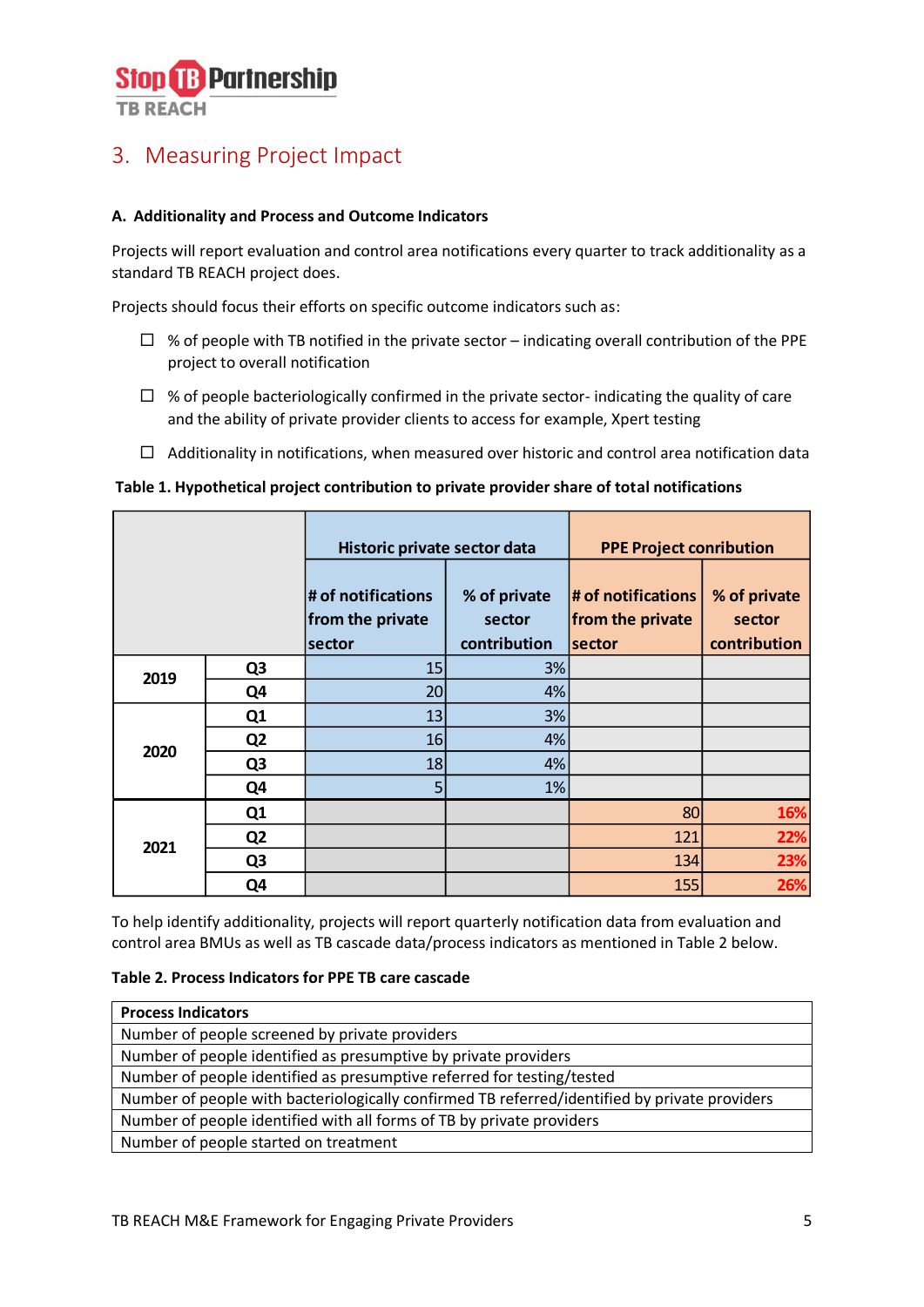

#### **B. Coverage Targets**

Projects will also report the number of private providers engaged and active over the duration of the project. During a reporting period active providers will be defined as those who are sending people for testing, or notifying people with TB in a given time period.

## **Figure 3. Reporting Private Provider Coverage**

|                                                                    | <b>Provider Statistics</b>              |                                                              |           |                          |
|--------------------------------------------------------------------|-----------------------------------------|--------------------------------------------------------------|-----------|--------------------------|
| <b>Coverage Indicators</b>                                         | <b>Private Pharmacy,</b><br>drug stores | <b>Private formal</b><br>providers (GP,<br>chest specialist) | Total (n) | % of coverage<br>targets |
| <b>Number of providers</b><br>mapped                               | 30                                      | 20                                                           | 50        | NA                       |
| <b>Number of providers</b><br>targeted for engagement              | 20                                      | 15                                                           | 35        | <b>NA</b>                |
| <b>Number of providers</b><br>engaged among targeted               | 18                                      | 10                                                           | 28        | 80%                      |
| <b>Number of providers</b><br>active among engaged in a<br>quarter | 10                                      | 9                                                            | 19        | 68%                      |
| <b>Number of presumptive</b><br>and in a quarter<br>TP-            | 250                                     | 550                                                          | 700       | $A^+$                    |

**Table 3. Summary of process, coverage and outcome indicators for private provider engagement projects.** 

| <b>Process Indicators</b>                     | <b>Outcome Indicators</b>                       |  |  |
|-----------------------------------------------|-------------------------------------------------|--|--|
| Number of providers engaged                   | % of engage providers among targeted            |  |  |
| Number of providers active among engaged      | % of active providers                           |  |  |
| Number of people screened by private          |                                                 |  |  |
| providers                                     |                                                 |  |  |
| Number of people identified as presumptive by |                                                 |  |  |
| private providers                             |                                                 |  |  |
| Number of people identified as presumptive    | % of people referred for testing/tested from    |  |  |
| referred for testing/tested                   | the private sector                              |  |  |
| Number of people with bacteriologically       | % of people with bacteriologically confirmed TB |  |  |
| confirmed TB referred/identified by private   | who were identified in the private sector       |  |  |
| providers                                     |                                                 |  |  |
| Number of people identified with all forms of | % of people with TB identified by private       |  |  |
| TB by private providers                       | providers                                       |  |  |
| Number of people put on treatment/in          | % of people put on treatment who were           |  |  |
| treatment with private provider practice      | identified in the private sector                |  |  |